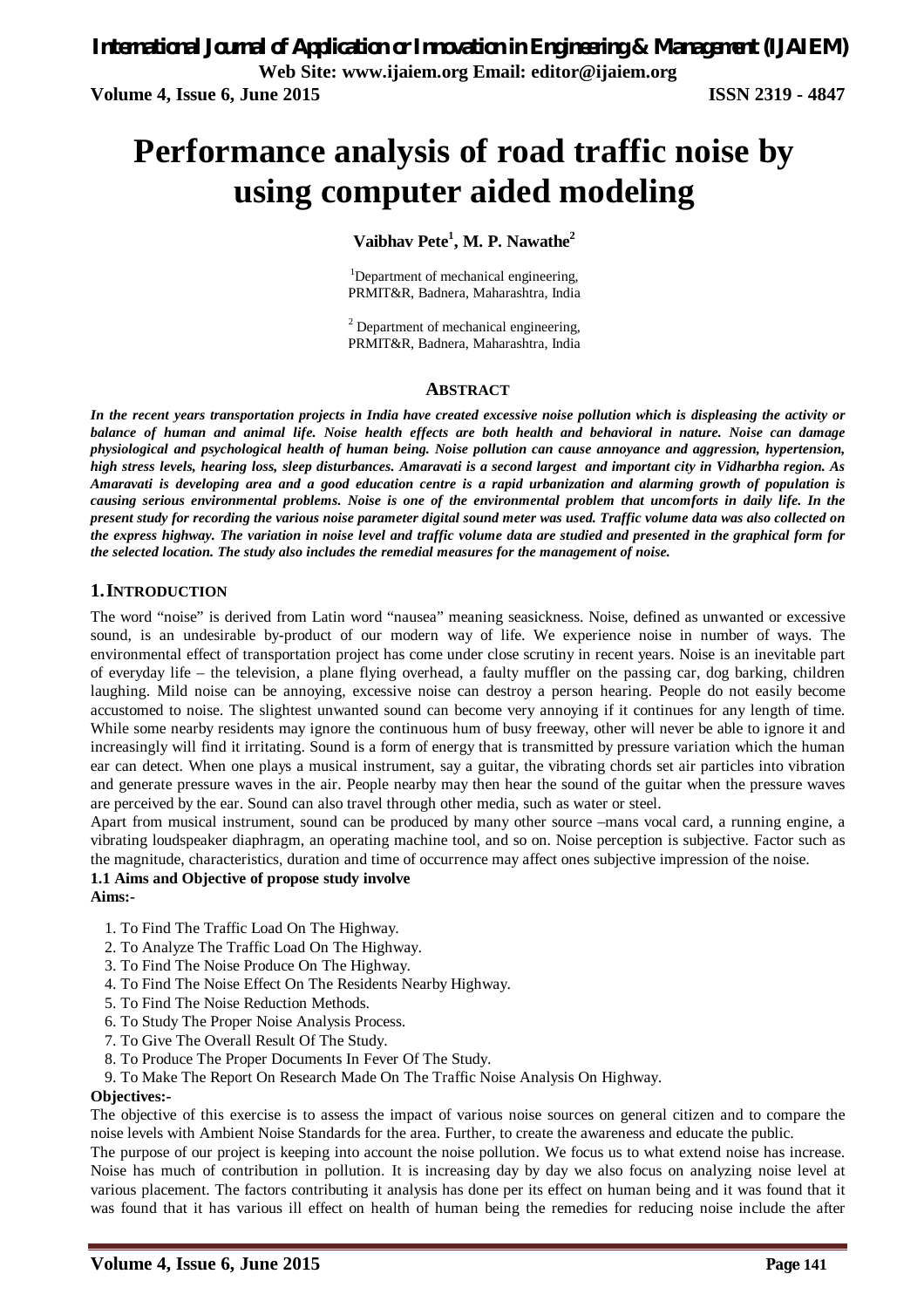### **Volume 4, Issue 6, June 2015 ISSN 2319 - 4847**

acoustic part which contain which for reducing noise by using structure barrier of material high noise absorption coefficient.

### **2.REVIEW OFLITERATURE**

Psychologically, noise can be defined as simply, "Unwanted Sound" or a sound with which modern civilization cannot reasonably put up. In scientific parlance, noise (or sound) is a pressure oscillation in the air, water of any medium which radiates away from the source. Noise is one of the most pervasive environmental problems. A recent report on noise indicates that between 80 -100 million peoples are bothered by environmental noise on daily basis & approximately 40 millions are adversely affected in terms of health. Relative to the occupational environmental hearing loss primarily due to noise is considered to be leading occupational disability. Since, noise is the byproduct of human activity, the area of exposure increases as a function of population growth, mobility  $\&$  such activities as power generation.

As per definition of noise, any sound independent of loudness that can produce an undesired psychological effect in an individual and that may interfere with social ends of an individuals or group. These social ends include all of our activities like communication work, rest, recreation and sleep etc. It is known that noise of sufficient intensity and duration can induce temporary or permanents hearing loss, ranging from slight impartment to nearly total deafness. [2] J.K. Jain studied the impact of the constructions activities on existing highway SH-45 (now NH -58) by taking observations for volume, speed, noise level and suspended particulate matter. [3] Four stations were selected, two were on constructions sites, one away from constructions site and one at Roorkee. Noise level was found to be high at first and second construction sites.

Agrawal studied the environmental impacts of four lanes, such as noise and air pollution of the selected site on NH-2, out of which first was already four laned, second on the construction site where two lanes were blocked for the construction activities and the third on the two lane highway [4]. In all the three locations revealed that even the minimum noise level was also higher than the maximum recommended limit of 65dBA .The maximum noise level was observed at the construction site due to operation of equipments.

Reddy studied traffic related environmental factors such as noise and air pollution at some selected locations in Delhi metropolitan city. At about 12 busy intersections on NH -2 [5], the noise level and the traffic volume was recorded. Result shows that even minimum noise level limit was higher than the maximum recommended limit of 65 Dba.

### **3.METHODOLOGY**

### **3.1 Site Selection Criteria**

Several scouting trips were conducted to identify appropriate sites for the noise measurements. At first it was hoped that aerial photographs and GIS records could be used to identify sites, but when the first sites were investigated in person, it was found that they had undesirable characteristics which could not be filtered through either of these methods.

Thus, several trips were required to identify enough sites that would meet the criteria and be appropriate for the measurement methods.

The final criteria included:

- The dominant species must be coniferous (the dominant species is defined as the species that dominates the forest canopy)
- •The site must be at least 20 m (65.6 ft) deep (tree depth)
- •The site must be level in grade and even with the road
- •The site must be accessible for measurements (researchers able to enter woods to take measurements; no posted private land; stay within VDOT right-of-way to the degree possible)
- •The site must be safe for the roadside researcher to take noise measurements and traffic counts
- •There must be a safe place to park the research vehicle
- •If there are deciduous trees at the site, they must not yet be leafed out

The measurement of linear distance from the roadway is complicated in such conditions, requiring the use of surveying equipment beyond the scope of the study. The measurements at such sites make it almost impossible to achieve equal height of the measuring equipment above the roadway to ensure controlled experimental conditions. It should be noted, however, that sites with hills and embankments are ultimately desirable, both for aesthetic and noise reduction reasons, whether or not there are trees at the sites. [9]

### **3.2 Traffic noise model and analysis process**

**Look up table**

| Implication | Noise Density<br>Plantation of tree |        |
|-------------|-------------------------------------|--------|
| Tree        | 99-110                              | More   |
|             | 90-98                               | Medium |
|             | $0 - 89$                            | Less   |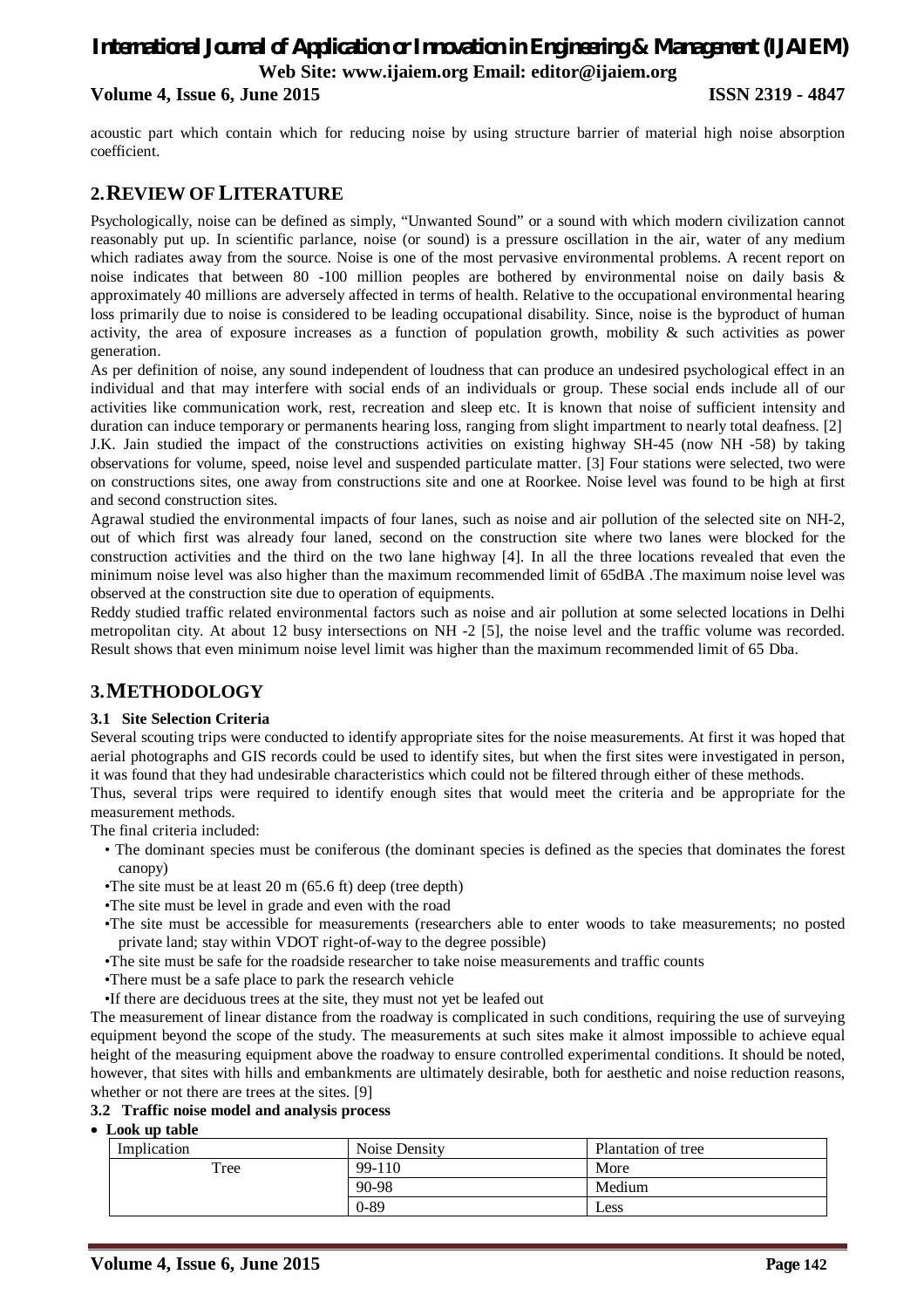### **Volume 4, Issue 6, June 2015 ISSN 2319 - 4847**

| implication | No. Of vehicles   | Pavement required or not required |
|-------------|-------------------|-----------------------------------|
| payement    | $= 20 - 60$<br>2w |                                   |
|             | $3w = 10-40$      | Required                          |
|             | $4w = 10-40$      |                                   |
|             | $4+w=10-40$       |                                   |
|             |                   |                                   |

| implication | No. Of vehicles | Pavement required or not required |
|-------------|-----------------|-----------------------------------|
| payement    | $2w = 20$       | not Required                      |
|             | $3w = < 10$     |                                   |
|             | $4w = < 10$     |                                   |
|             | $4+w=<10$       |                                   |

| implication | No. Of vehicles/ noise density | Barrier                         |
|-------------|--------------------------------|---------------------------------|
|             |                                | may required/must required/ not |
|             |                                | required                        |
| barrier     | $4w=20-25$                     | may Required                    |
|             | $4+w=15-20$                    |                                 |
|             | Noise density= $>99$           |                                 |

| implication | No. Of vehicles/ noise density | Barrier                         |  |  |
|-------------|--------------------------------|---------------------------------|--|--|
|             |                                | may required/must required/ not |  |  |
|             |                                | required                        |  |  |
| barrier     | $4w=25-50$                     | must Required                   |  |  |
|             | $4+x=20-50$                    |                                 |  |  |
|             | Noise density= $>99$           |                                 |  |  |

| implication | No. Of vehicles/ noise density | Barrier<br>may required/must required/ not<br>required |  |  |
|-------------|--------------------------------|--------------------------------------------------------|--|--|
|             |                                |                                                        |  |  |
| barrier     | $4w = 25$                      | not Required                                           |  |  |
|             | $4+w=<20$                      |                                                        |  |  |
|             | Noise density= $<$ 99          |                                                        |  |  |

| implication      | No. Of vehicles/ noise density | Barrier               |
|------------------|--------------------------------|-----------------------|
|                  |                                | required/not required |
| Pavement/barrier | $2w=20-60$                     |                       |
|                  | $3w=10-40$                     | Required              |
|                  | $4w=25-50$                     |                       |
|                  | $4+w=20-50$                    |                       |
|                  | Noise density= $>99$           |                       |

| implication      | No. Of vehicles/ noise density | Barrier<br>required/not required |
|------------------|--------------------------------|----------------------------------|
| Pavement/barrier | $2w=<20$                       |                                  |
|                  | $3w=<10$                       | Not Required                     |
|                  | $4w = < 25$                    |                                  |
|                  | $4+w=<20$                      |                                  |
|                  | Noise density=<99              |                                  |

So the above condition for the performance analysis of road traffic noise by using computer aided modeling. We have consider the mathematical modeling for analysis of traffic noise.

So the mathematical modeling for pavement and barrier. We have consider the following consideration

if ((twow > 19 && twow < 60) || (threew > 9 && threew < 40)) && ((fourw > 24 && fourw < 51) && (fourpw > 19 && fourpw < 51) && (nd > 99)) 'Pavement + Barrier - Required');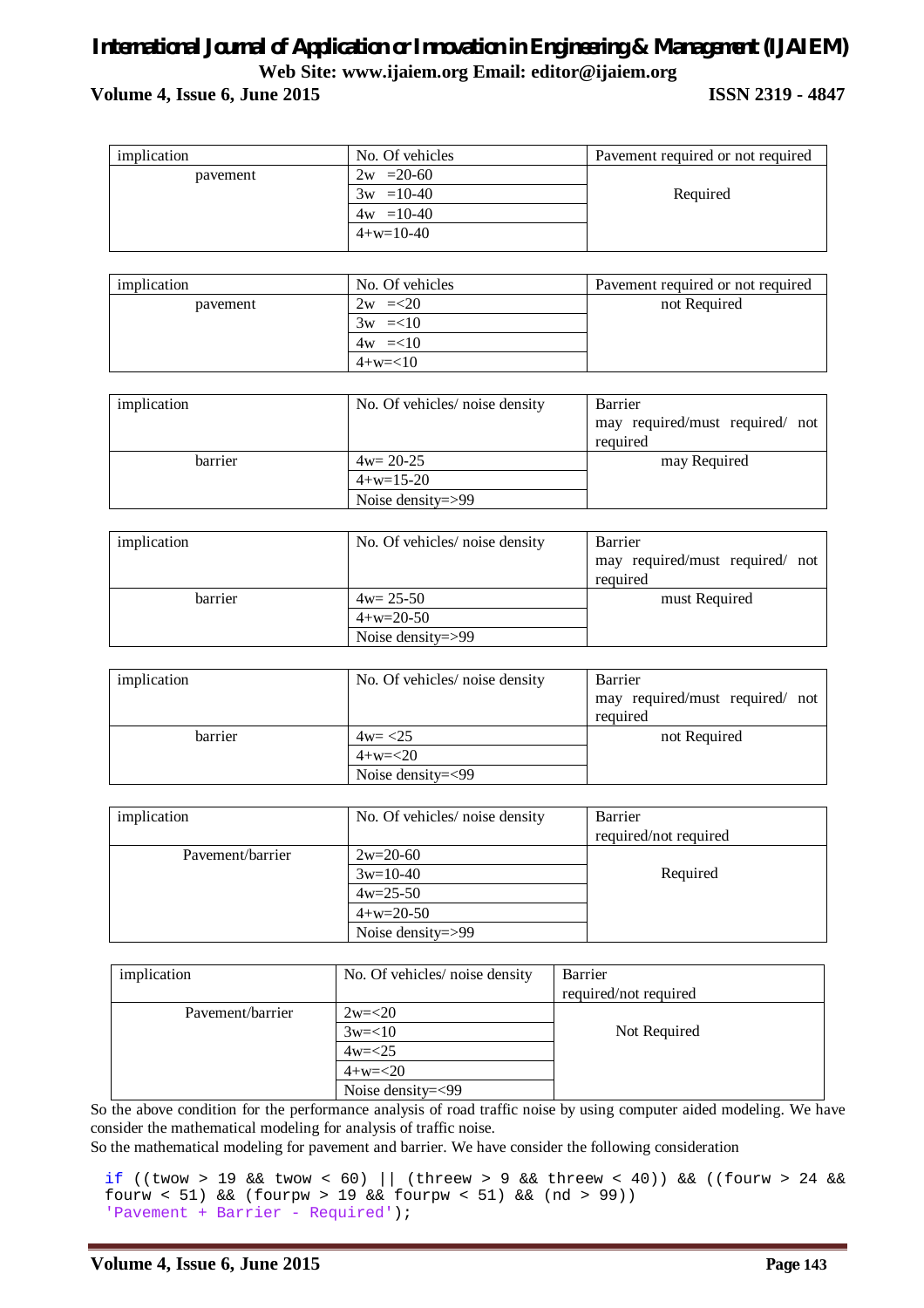### *International Journal of Application or Innovation in Engineering & Management (IJAIEM)* **Web Site: www.ijaiem.org Email: editor@ijaiem.org Volume 4, Issue 6, June 2015 ISSN 2319 - 4847**

```
else
'Pavement + Barrier - Not Required');
End
```
1) Let's consider  $2w=22.3w=25.4w=27.4w+=40.$  nd=100 then according to above equation this condition is satisfied in first if statement that's why it will show as "pavement + barrier- required".

| Parameters                 |     | <b>Result-</b>                |
|----------------------------|-----|-------------------------------|
| <b>No Of Vehicle</b><br>2W | 22  |                               |
| 3W                         | 25  | output                        |
| 4 W                        |     | Plantation of Trees - More    |
|                            | 27  | Pavement - Required           |
| $4 + W$                    | 40  | Barrier - must Required       |
| <b>Noise Density</b>       |     |                               |
| (in dB)                    | 100 | Pavement + Barrier - Required |

Figure 3.1: mathematical modeling for pavement and barrier

2)Let's consider  $2w=15,3w=06,4w=05,4w+=10,nd=85$  then according to above equation this condition is satisfied in second else statement that's why it will show as "pavement + barrier- not required



Figure 3.2: mathematical modeling for pavement and barrier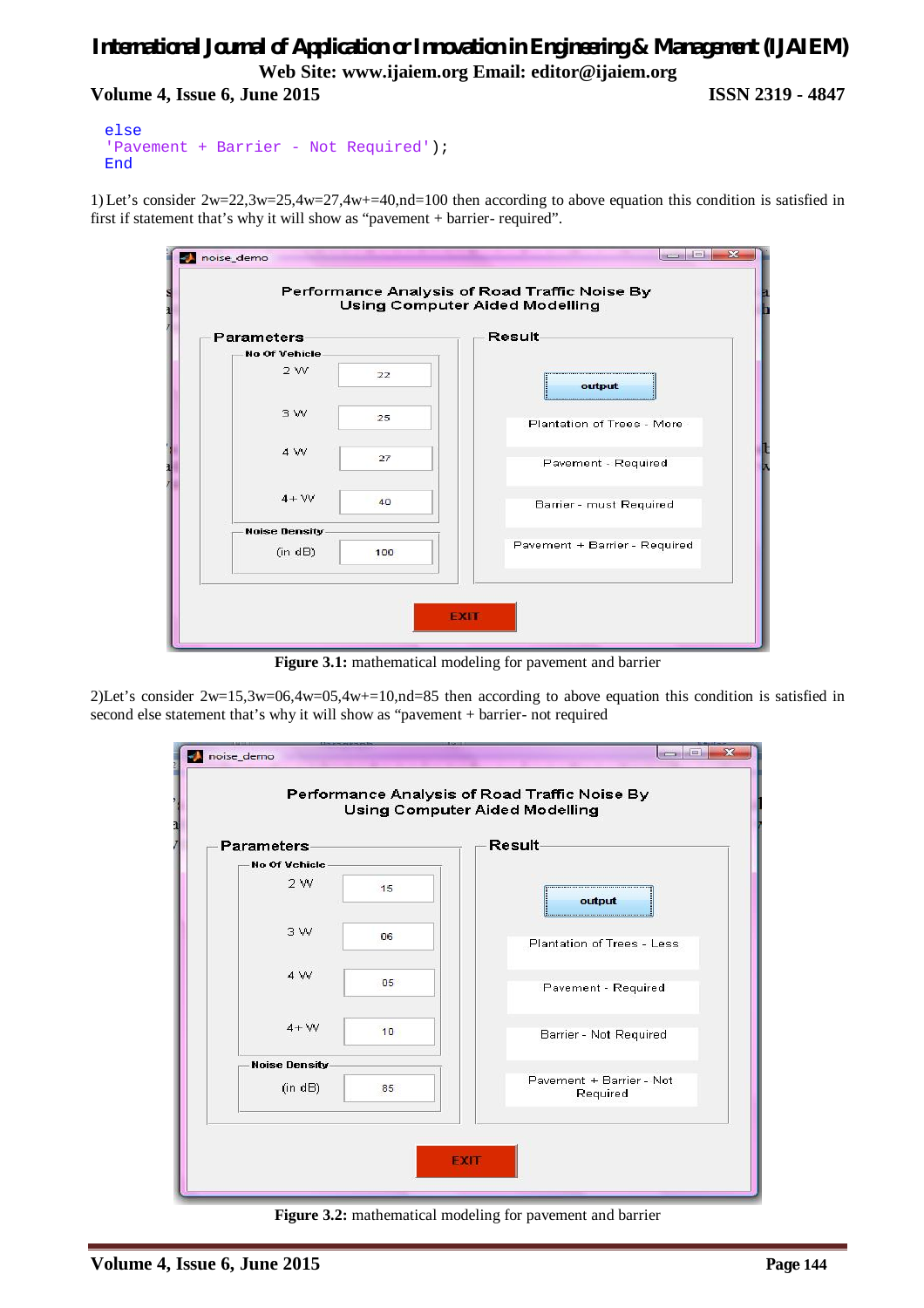### **Volume 4, Issue 6, June 2015 ISSN 2319 - 4847**

### **3.3 MATLAB contains**

Matlab is a high-level technical computing language and interactive environment for algorithm development, data visualization, data analysis, and numeric computation. In addition to the intellectual property functions provided in Matlab, the software packet is uniquely adept with vector and array based waveform data at the core of algorithms, which is suitable for applications such as image and video processing. Matlab-Simulink is an environment for multidomain simulation and Model-Based Design for dynamic and embedded systems. It provides an interactive graphical environment, event-driven simulator, and extensive library of parameterize able functions that allow design, simulate, implement, and test a variety of time-varying systems, including communications, controls, signal processing, image and video processing. Matlab-Simulink is used in this application as the high level development tool in the design process.

### **1) MATLAB Simulink:**

MATLAB software tool is used for developing program for different equations and algorithms. With the help of MATLAB tool it is more convenient to use simulink library where in various readily available block sets are available by which any system can be easily designed. The main advantage of MATLAB is that it can be easily interfaced with Code Composer Studio (CCS 3.1). MATLAB, developed by Math Works Inc., is a software package for high performance numerical computation and visualization. The combination of analysis capabilities, flexibility, reliability, and powerful graphics makes MATLAB the premier software package for electronics engineers

It is an interactive tool for modeling, simulating, and analyzing dynamic systems. It enables you to build graphical block diagrams, simulate dynamic systems, evaluate system performance, and refine your designs. Simulink integrates seamlessly with MATLAB, providing you with immediate access to an extensive range of analysis and design tools. These benefits make Simulink the tool of choice for control system design, DSP design, communications system design, and other simulation applications. Simulink systems are often referred to as dynamic systems. Simulink can be used to explore the behavior of a wide range of real-world dynamic systems, including electrical circuits, shock absorbers, braking systems, and many other electrical, mechanical, and thermodynamic systems.

### **2) MATLAB :**

MATLAB is a matrix-based language. Since operations may be performed on each entry of a matrix, "for" loops can often be bypassed by using this option. As a consequence, MATLAB programs are often much shorter and easier to read than programs written for instance in C or Fortran.

Matlab is a software program that allows to do data manipulation and visualization, calculations, math and programming. It can be used to do very simple as well as very sophisticated tasks. Matlab is a high-performance language for technical computing.

Matlab is useful because it simplifies the analysis of mathematical models, it frees you from coding in high-level languages (saves a lot of time - with some computational speed penalties), provides an extensible programming/visualization environment, provides professional looking graphs.

#### **3)DATA representation:**

Data representation in Matlab is the feature that distinguishes this environment from others. Everything is presented with matrixes. The definition of matrix by MathWorks is a rectangular array of numbers. Matlab recognizes binary and text files. There is couple of file extensions that are commonly used, for example \*.m stands for M-file. There are two kinds of it: script and function M-file. Script file contains sequence of mathematical expressions and commands. Function type file starts with word *function* and includes functions created by the user. Different example of extension is \*.mat. Files \*.mat are binary and include work saved with command File/Save or Save as [32] (Mrozek & Mrozek, 2001, 64-65).

Since Matlab stores all data in matrixes, program offers many ways to create them. The easiest one is just to type values. There are three general rules:

• the elements of a row should be separated with spaces or commas;

• to mark the end of each row a semicolon '**;'** should be used;

• square brackets must surround whole list of elements.

### **4.OBSERVATION**

**Table 4.1:** Reading at spot 1 on 2/2/15 during morning

Date -02/02/2015 (Monday) (morning) Place – Rajkamal Square

| Sr.<br>Sr. No. | $\sim$<br>(am)<br>1 une - | Vehicles<br>No.<br>Ήſ | . | density | 1n | db |
|----------------|---------------------------|-----------------------|---|---------|----|----|
|                |                           |                       |   |         |    |    |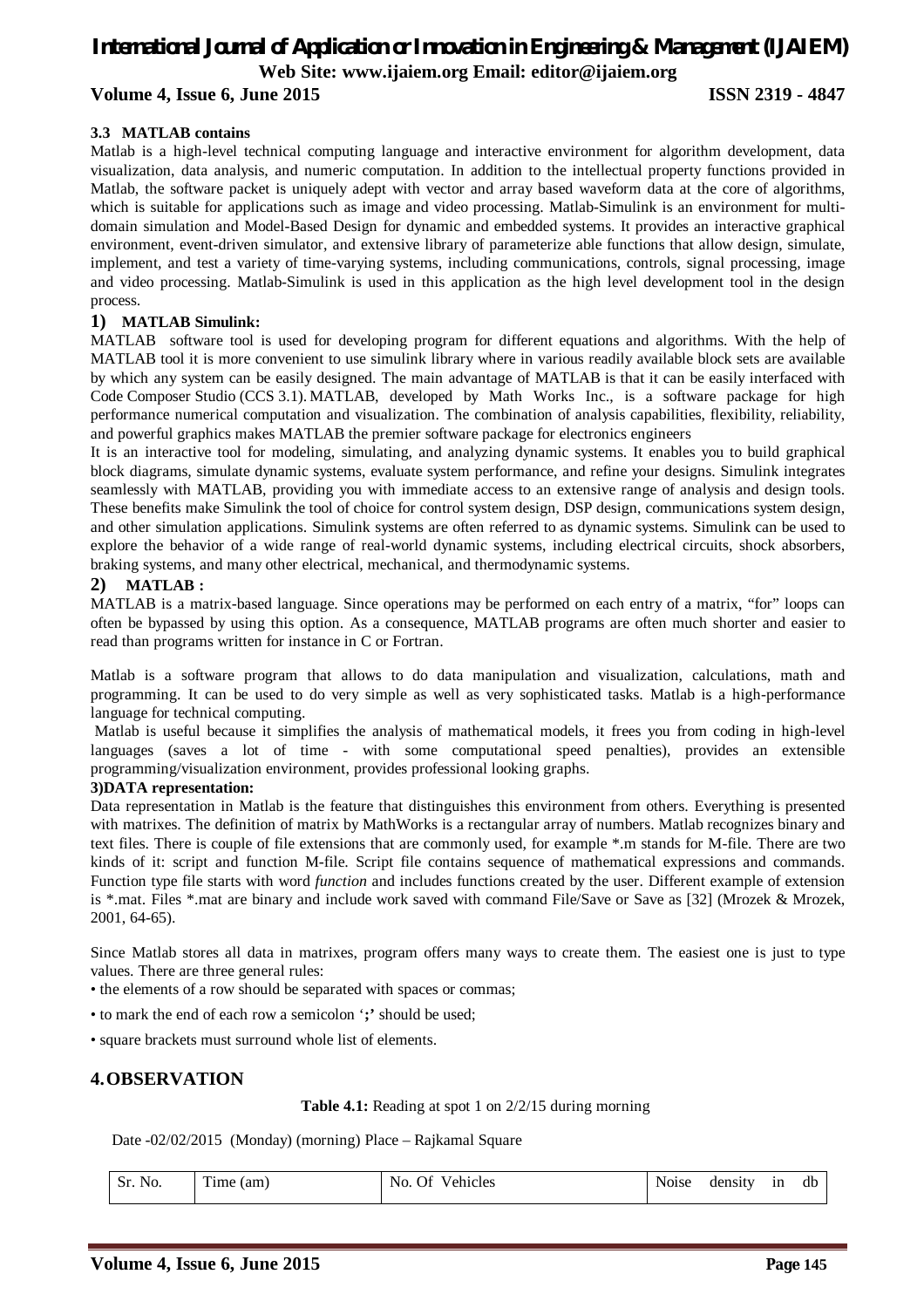**Volume 4, Issue 6, June 2015 ISSN 2319 - 4847**

|    |                 | 2w | 3w | 4w | $4w+$          | (max.) |
|----|-----------------|----|----|----|----------------|--------|
|    | $09.00 - 09.10$ | 20 | 12 | 10 | 04             | 99.7   |
| 2  | $09.10 - 09.20$ | 19 | 13 | 08 | 05             | 95.1   |
| 3  | $09.20 - 09.30$ | 23 | 10 | 12 | 06             | 103.2  |
| 4  | $09.30 - 09.40$ | 18 | 09 | 12 | 04             | 92.2   |
| 5  | $09.40 - 09.50$ | 19 | 09 | 09 | 02             | 90.5   |
| 6  | $09.50 - 10.00$ | 20 | 09 | 08 | 02             | 90.9   |
| 7  | $10.00 - 10.10$ | 25 | 11 | 10 | 01             | 91.7   |
| 8  | $10.10 - 10.20$ | 24 | 14 | 07 | 0 <sup>0</sup> | 93.0   |
| 9  | $10.20 - 10.30$ | 28 | 15 | 12 | 02             | 98.7   |
| 10 | $10.30 - 10.40$ | 31 | 17 | 13 | 04             | 103.5  |
| 11 | $10.40 - 10.50$ | 35 | 16 | 11 | 03             | 103.2  |
| 12 | $10.50 - 11.00$ | 35 | 17 | 13 | 03             | 103.0  |

### **Table 4.2 :** Reading at spot 1 on 2/2/15 during afternoon

Date -02/02/2015 (Monday) (afternoon) Place – Rajkamal Square

| Sr. No. | Time (pm)       | No. Of Vehicles |    |    |       | Noise density in db |
|---------|-----------------|-----------------|----|----|-------|---------------------|
|         |                 | 2w              | 3w | 4w | $4w+$ | (max.)              |
|         | $02.00 - 02.10$ | 20              | 10 | 07 | 03    | 95.7                |
| 2       | $02.10 - 02.20$ | 18              | 08 | 09 | 02    | 93.6                |
| 3       | $02.20 - 02.30$ | 17              | 07 | 10 | 02    | 93.0                |
| 4       | $02.30 - 02.40$ | 22              | 06 | 12 | 04    | 99.8                |
| 5       | $02.40 - 02.50$ | 24              | 09 | 09 | 03    | 98.1                |
| 6       | $02.50 - 03.00$ | 27              | 12 | 10 | 04    | 99.9                |
| 7       | $03.00 - 03.10$ | 25              | 10 | 07 | 02    | 95.4                |
| 8       | $03.10 - 03.20$ | 25              | 09 | 08 | 01    | 95.2                |
| 9       | $03.20 - 03.30$ | 22              | 12 | 08 | 05    | 98.2                |
| 10      | $03.30 - 03.40$ | 18              | 08 | 08 | 03    | 93.1                |
| 11      | $03.40 - 03.50$ | 17              | 07 | 12 | 03    | 92.0                |
| 12      | $03.50 - 04.00$ | 21              | 10 | 10 | 04    | 93.0                |

**Table 4.3 :** Reading at spot 1 on 2/2/15 during evening

### Date -02/02/2015 (Monday) (evening) Place – Rajkamal Square

| Sr. No. | Time (pm)       | No. Of Vehicles |    |    |                 | Noise density in db<br>(max.) |
|---------|-----------------|-----------------|----|----|-----------------|-------------------------------|
|         |                 | 2w              | 3w | 4w | $4w+$           |                               |
| 1       | $05.00 - 05.10$ | 27              | 15 | 10 | 01              | 99.9                          |
| 2       | $05.10 - 05.20$ | 28              | 17 | 12 | 02              | 101.9                         |
| 3       | $05.20 - 05.30$ | 35              | 15 | 10 | 01              | 100.1                         |
| 4       | $05.30 - 05.40$ | 37              | 18 | 14 | 02              | 106.1                         |
| 5       | $05.40 - 05.50$ | 32              | 17 | 11 | 00 <sup>1</sup> | 99.0                          |
| 6       | $05.50 - 06.00$ | 30              | 12 | 15 | $00\,$          | 97.1                          |
| 7       | $06.00 - 06.10$ | 40              | 18 | 14 | 02              | 107.0                         |
| 8       | $06.10 - 06.20$ | 29              | 11 | 11 | 01              | 104.1                         |
| 9       | $06.20 - 06.30$ | 29              | 12 | 13 | 03              | 100.2                         |
| 10      | $06.30 - 06.40$ | 28              | 14 | 12 | 01              | 98.0                          |
| 11      | $06.40 - 06.50$ | 30              | 14 | 11 | 02              | 98.0                          |
| 12      | $06.50 - 07.00$ | 31              | 10 | 11 | 01              | 99.7                          |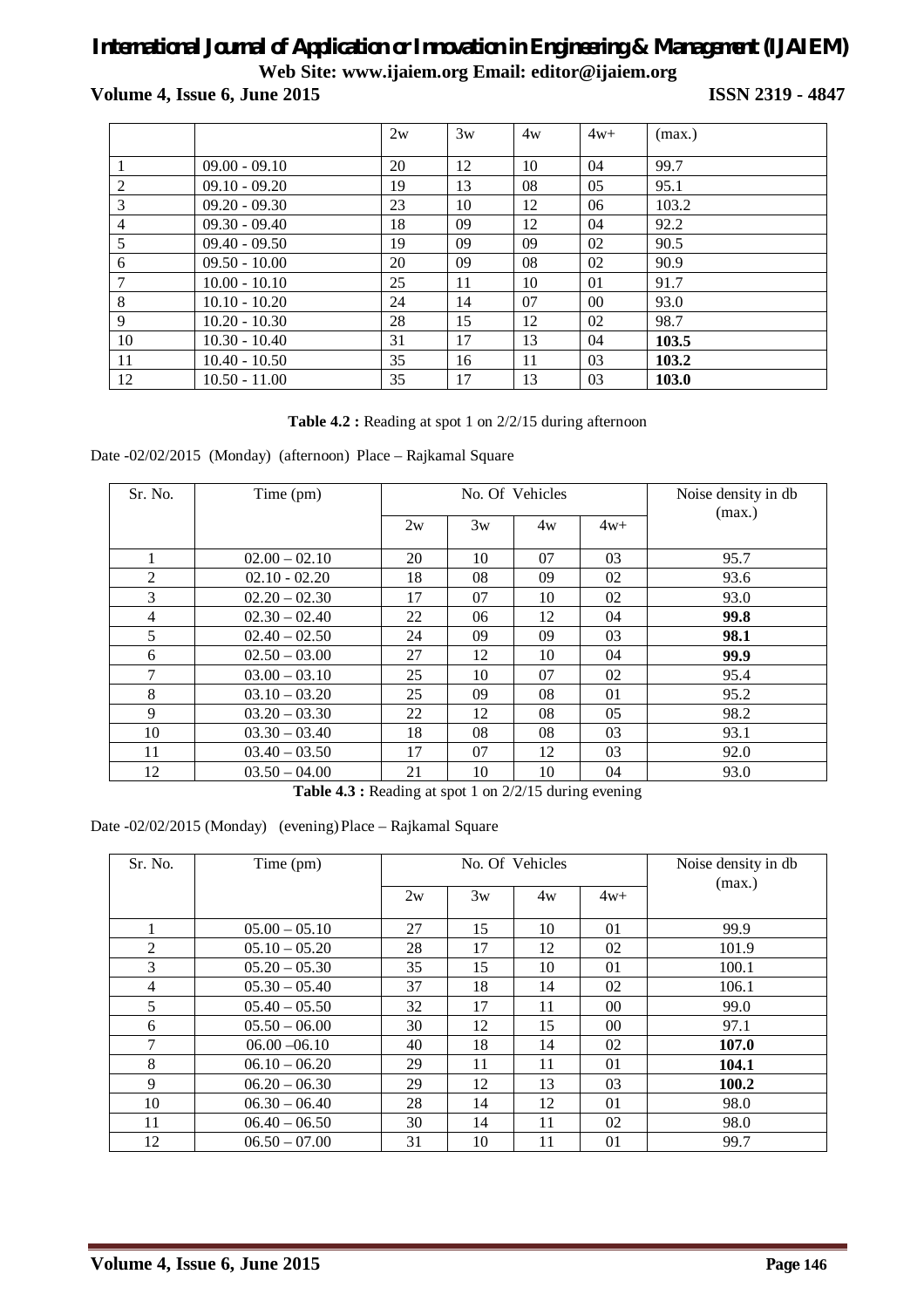# *International Journal of Application or Innovation in Engineering & Management (IJAIEM)*

**Web Site: www.ijaiem.org Email: editor@ijaiem.org**

**Volume 4, Issue 6, June 2015 ISSN 2319 - 4847**



**Figure 4.1:** Variation of noise density with time on  $2/2/15$  (morning)



**Figure4.2:** Variation of noise density with time on  $2/2/15$  (afternoon)



**Figure 4.3:** Variation of noise density with time on  $2/2/15$  (evening)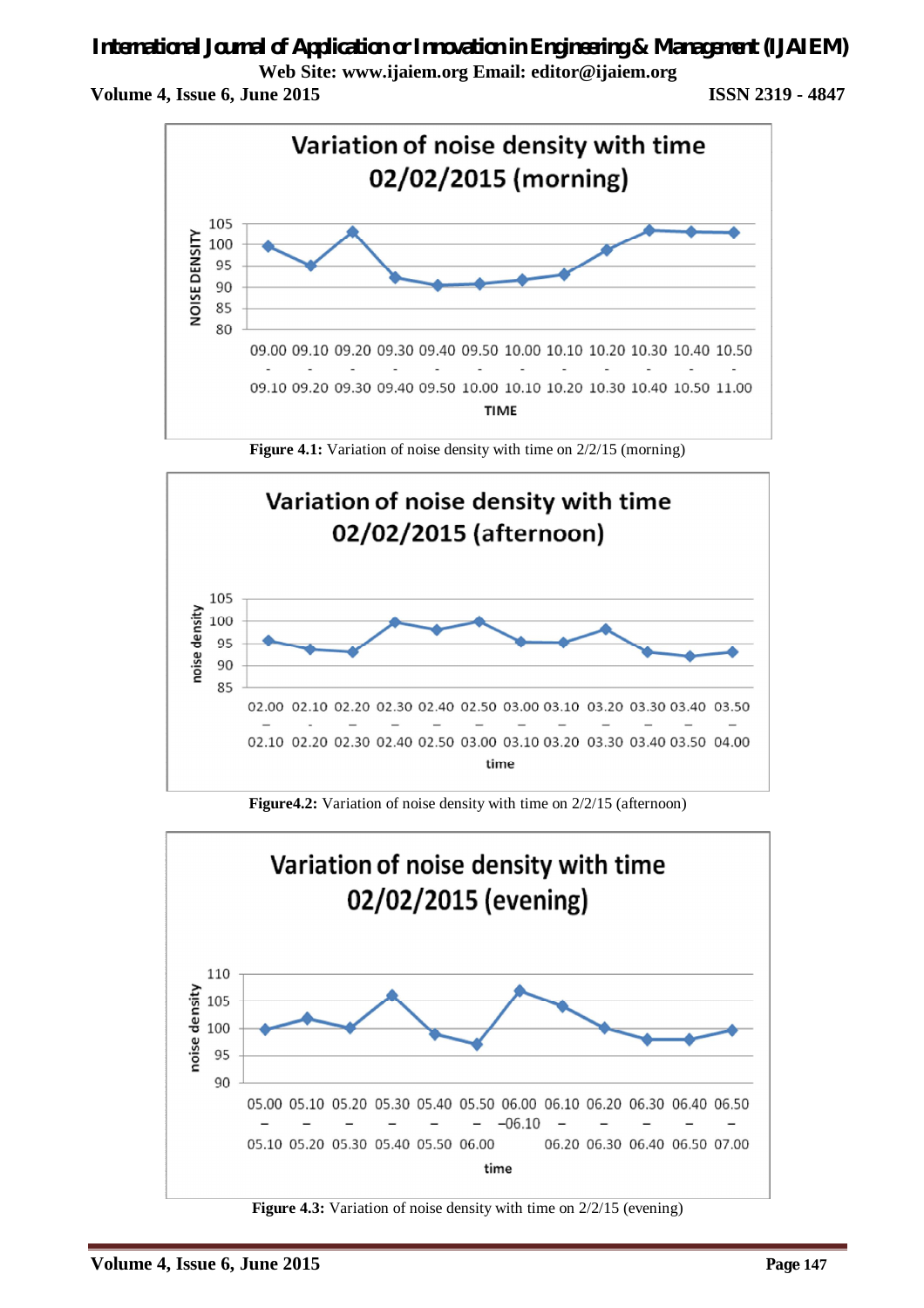**Volume 4, Issue 6, June 2015 ISSN 2319 - 4847**

### **5.PROBABLE IMPLICATIONS**

### **5.1 Technical consideration and barrier effectiveness**

Noise barriers are solid obstructions built between the highway and the homes along the highway. Effective noise barriers can reduce noise levels by 10 to 15 decibels, cutting the loudness of traffic noise in half. Barriers can be formed from earth mounds along the road (usually called earth) or from high, vertical walls. Earth has a very natural appearance and is usually attractive. However, earth can require quite a lot of land if it is very high. Walls take less space. They are usually limited to 8 meters in height because of structural and aesthetic reasons. Noise walls can be built out of wood, stucco, concrete, masonry, metal, and other materials. Many attempts are being made to construct noise barriers that are visually pleasing and that blend in with their surroundings.

There are no Federal requirements or regulations related to the selection of material types to be used in the construction of highway traffic noise barriers. Individual select the material types to be used when building these barriers. Normally make this selection based on a number of factors such aesthetics, durability and maintenance, costs, public comments, etc. The material chosen should be rigid and of sufficient density (approximately 20 kilograms/square meter minimum) to provide a transmission loss of 10 dB (A) greater than the expected reduction in the noise diffracted over the top of the barrier. Noise barriers do have limitations. For a noise barrier to work, it must be high enough and long enough to block the view of a road. Noise barriers do very little good for homes on a hillside overlooking a road or for buildings which rise above the barrier. A noise barrier can achieve a 5 dB noise level reduction when it is tall enough to break the line-of-sight from the highway to the receiver and it can achieve an approximate 1.5 dB additional noise level reduction for each meter of height after it breaks the line-of-sight (with a maximum theoretical total reduction of 20 dB (A)). [11] To avoid undesirable end effects, a good rule-of-thumb is that the barrier should extend 4 times as far in each direction as the distance from the receiver to the barrier. Openings in noise walls for driveway connections or intersecting streets destroy the effectiveness of barriers. In some areas, homes are scattered too far apart to permit noise barriers to be built at a reasonable cost. Noise barriers can be quite effective in reducing noise for receptors within approximately 61 meters of a highway.



**Figure 4.4:** Earth noise barrier



**Figure 4.5:** Wooden Noise Barrier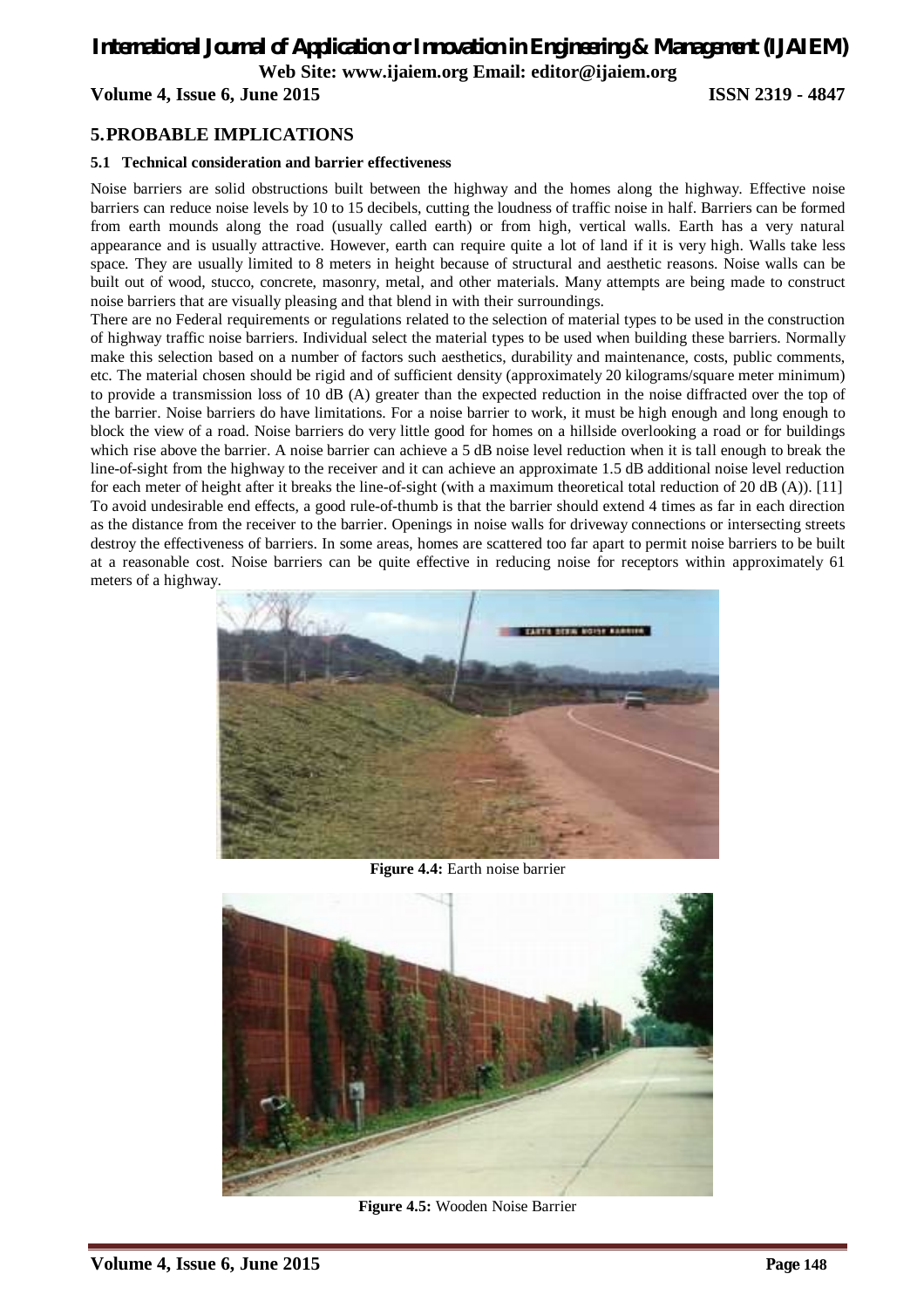**Volume 4, Issue 6, June 2015 ISSN 2319 - 4847**



**Figure 4.6:** Concrete Noise Barrier with Wood grain Texture Noise Barrier Examples

### **5.2 Public perception**

Overall, public reaction to highway noise barriers appears to be positive. There is, however, a wide diversity of specific reactions to barriers. Residents adjacent to barriers have stated that conversations in households are easier, sleeping conditions are better, a more relaxing environment is created, windows are opened more often, and yards are used more in the summer. Benefits include increased privacy, cleaner air, improved view and sense of rural ness, and healthier lawns and shrubs. Negative reactions have included a restriction of view, a feeling of confinement, a loss of air circulation, a loss of sunlight and lighting, and poor maintenance of the barrier. Motorists have sometimes complained of a loss of view or scenic vistas and a feeling of being "walled in" when traveling adjacent to barriers. [12]

### **5.3 Design consideration**

A successful design approach for noise barriers should be multidisciplinary and should include architects/planners, landscape architects, roadway engineers, acoustical engineers, and structural engineers. Noise reduction goals influence acoustical considerations and in conjunction with non-acoustical considerations, such as maintenance, safety, aesthetics, physical construction, cost, and community participation, determine various barrier design options. A major consideration in the design of a noise barrier is the visual impact on the adjoining land use. An important concern is the scale relationship between the barrier and activities along the roadway right-of-way. A tall barrier near a low-scale single family detached residential area could have a severe adverse visual effect. In addition, a tall barrier placed close to residences could create detrimental shadows. One solution to the potential problem of scale relationship is to provide staggered horizontal elements to a noise barrier to reduce the visual impact through introduction of landscaping in the foreground.

The visual character of noise barriers should be carefully considered in relationship to their environmental setting. The barriers should reflect the character of their surroundings as much as possible. Where strong architectural elements of adjoining activities occur in close proximity to barrier locations, a relationship of material, surface texture, and color should be explored in the barrier design. In other areas, particularly those near roadway structures or other transportation elements, it may be desirable that proposed noise barriers have a strong visual relationship, either physically or by design concept, to the roadway elements. Aesthetic views and scenic vistas should be preserved to the extent possible. It is usually desirable to avoid excessive detail which tends to increase the visual dominance of the barrier. At normal roadway speeds, visual perception of noise barriers will tend to be of the overall form of the barrier and its color and surface texture. Due to the scale of barriers, a primary objective to achieve visually pleasing barriers is to avoid a tunnel effect through major variations in barrier form, material type, and surface treatment. [13]

For example, the design problem both from an acoustic and visual standpoint is substantially different for a straight roadway alignment with narrow right-of-way and little change in vertical grades than for a roadway configuration with a large right-of-way and variations in horizontal and vertical alignments. In the former case, the roadway designer is limited in the options of visual design to minor differences in form, surface treatment, and landscaping. From both a visual and a safety standpoint, noise barriers should not begin or end abruptly. Other concepts include bending back and slopping the barrier, curving the barrier in a transition form, stepping the barrier down in height, and terminating the barrier in a vegetative planter. The concept of terminating the barrier in a vegetative planter should only be utilized in areas where climatic conditions are conducive to continued vegetative growth and in areas where the planter edges will be protected from potential conflict with roadway traffic. Graffiti on noise barriers can be a potential problem. A possible solution to this problem is the use of materials which can be readily washed or repainted. Landscaping and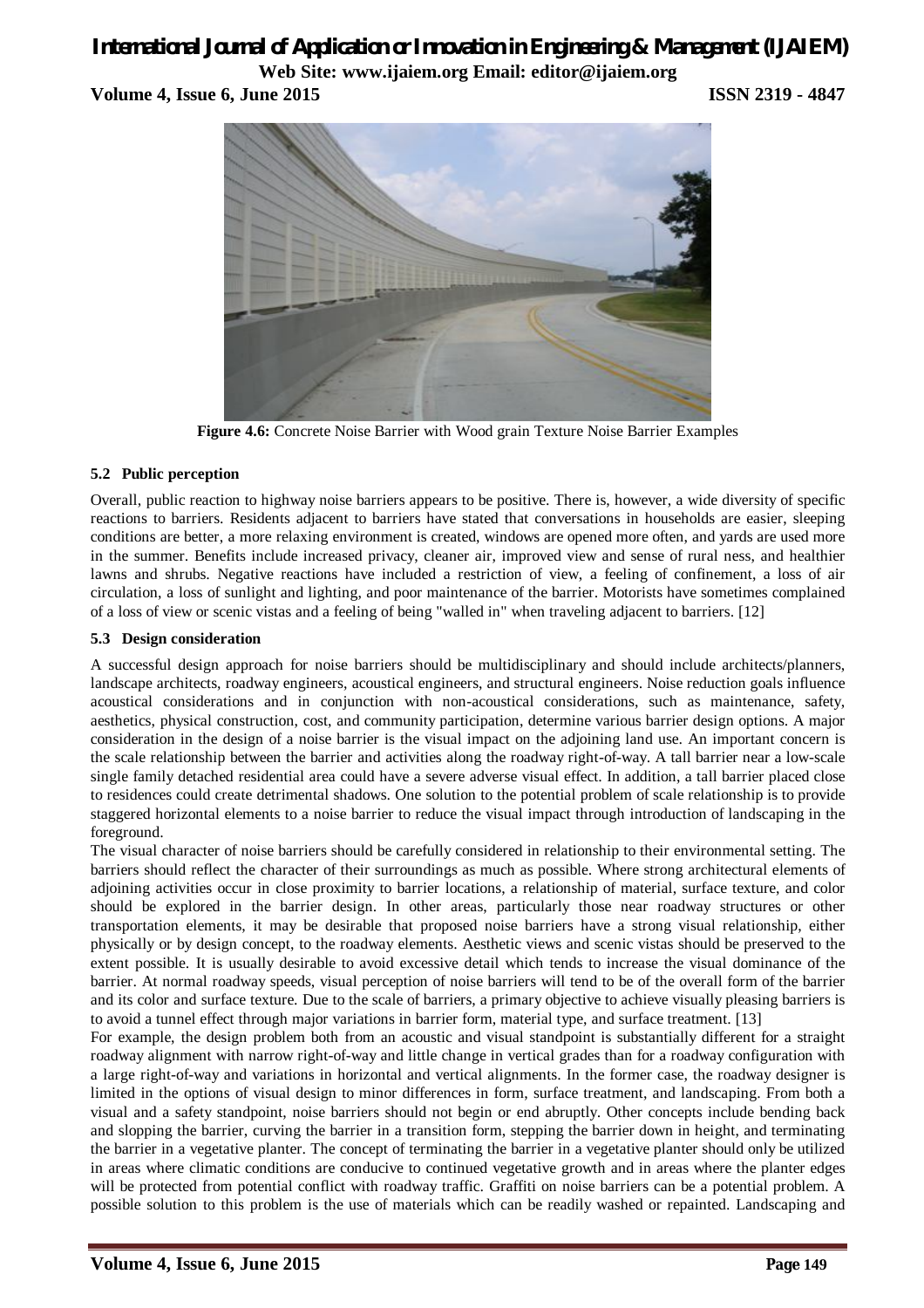### **Volume 4, Issue 6, June 2015 ISSN 2319 - 4847**

plantings near barriers can be used to discourage graffiti as well as to add visual quality. Highway traffic noise levels are not substantially increased by construction of a noise barrier on the opposite side of a highway from a receiver. [13] [14]

### **5.4 Flexibility in design making**

The Federal-aid highway program has always been based on a strong State-Federal partnership. At the core of that partnership is a philosophy of trust and flexibility, and a belief that the States are in the best position to make investment decisions that are based on the needs and priorities of their citizens. The FHWA noise regulations give each flexibility in determining the reasonableness and feasibility of noise abatement and, thus, in balancing the benefits of noise abatement against the overall adverse social, economic, and environmental effects and costs of the noise abatement measures. The must base its determination on the interest of the overall public good, keeping in mind all the elements of the highway program. Congress affirmed and extended the philosophy of partnership, trust, and flexibility in the enactment of ISTEA. [14]

### **5.5 Vegetation**

Vegetation, if it is high enough, wide enough, and dense enough that it cannot be seen through, can decrease highway traffic noise. A 61-meter width of dense vegetation can reduce noise by 10 decibels, which cuts in half the loudness of traffic noise. It is usually impossible, however, to plant enough vegetation along a road to achieve such reductions. Roadside vegetation can be planted to create a psychological relief, if not an actual lessening of traffic noise levels. The planting of trees and shrubs provides only psychological benefits and may be provided for visual, privacy, or aesthetic treatment, not noise abatement.

### **5.6 Vegetation and noise reduction**

Traffic Management controlling traffic can sometimes reduce noise problems. For example, trucks can be prohibited from certain streets and roads, or they can be permitted to use certain streets and roads only during daylight hours. Traffic lights can be changed to smooth out the flow of traffic and to eliminate the need for frequent stops and starts. [15] [16]

#### **5.7 Buffer zone**

Buffer zones are undeveloped, open spaces which border a highway. Buffer zones are created when a highway agency purchases land or development rights, in addition to the normal right-of-way, so that future dwellings cannot be constructed close to the highway. This prevents the possibility of constructing dwellings that would otherwise have an excessive noise level from nearby highway traffic. An additional benefit of buffer zones is that they often improve the roadside appearance. However, because of the tremendous amount of land that must be purchased and because in many cases dwellings already border existing roads, creating buffer zones is often not possible. [15]

#### **5.8 Pavement**

Pavement is sometimes mentioned as a factor in traffic noise. While it is true that noise levels do vary with changes in pavements and tires, it is not clear that these variations are substantial when compared to the noise from exhausts and engines, especially when there are a large number of trucks on the highway. Additional research is needed to determine to what extent different types of pavements and tires contribute to traffic noise. It is very difficult to forecast pavement surface condition into the future. Unless definite knowledge is available on the pavement type and condition and its noise generating characteristics, no adjustments should be made for pavement type in the prediction of highway traffic noise levels. [15]



**Figure 4.7 :** Design of Pavement Barrier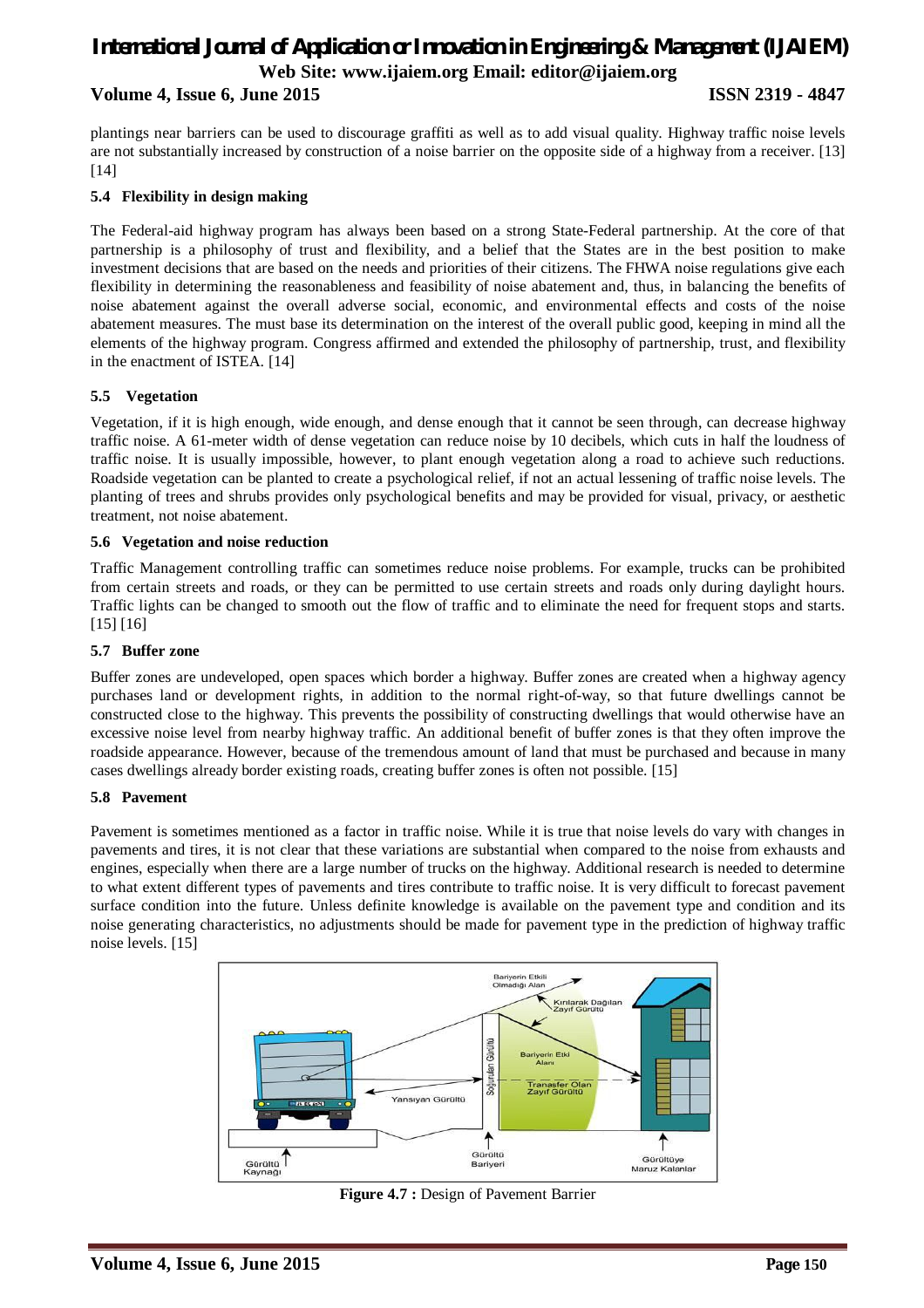### **Volume 4, Issue 6, June 2015 ISSN 2319 - 4847**

### **6.RESULT AND DISCUSSIONS**

In the present work, an attempt was made for comprehensive study of traffic noise on highway at and around the Amravati city during morning, afternoon, and evening during 2014 - 2015. The traffic noise was measured about 4 different Spots along the National Highway at and around city. The minimum and maximum noises level observed were 52.9 dB and maximum 104.5 dB. The sources of noise pollution were motor vehicular traffic.

So ,overall traffic noise generation is analyzed using mat-lab software. In that we have given respective road traffic noise of vehicles in accordingly, code develop in mat-lab software has shown respective suggestion of different places such as plantation of trees, pavement, barrier required or not required.

It indicates more noise pollution due to traffic load. Heavy vehicles were coupled with commercial activities. It was observed from data that lower noise pollution was recorded over three times measured. Engineering Collages and Hospitals are located on the either sides of road. Similar trend was also observed on highway and in the city during measurement of noise level. Attempt were also made to measure the noise generated from various vehicles in order to assess their contribution to noise pollution and know the status of the engine and air horn of particular vehicle as episodic and impulsive noise.

The motor cycles noticed 22% maximum sound as compared to standard. However, the numbers of two wheelers are increasing alarmingly day-by-day adding noise to road. It is noticed that none of the vehicle generated sound within the prescribed limits i.e. 70 dB (A) during the study period. The control measures should be adopted to minimize the noise level; the government also has a great role to play in this regard.

### **7.CONCLUSION**

This study was carried out to evaluate the environmental noise pollution in the Amravati City due to traffic noise. Very high environmental noise levels due to traffic of vehicles were observed during the study causing disturbance and even some health problems. Basing on the study findings it can be inferred that there is an urgent need to set up noise standards in the country to control the noise pollution. A focused study of examining hearing loss and health survey is warranted. The highlights in brief and severity of noise pollution at Amravati was disseminated by a popular article submitted for national and local news papers, The news media carried the findings of the study and this effort facilitated to create an awareness among common public Residing in the Amravati city.

Some other suggestions such as planting trees on both sides of the road, banning hydraulic horns, improvement and streamlining of roads and parking system, discouragement of high sound producing vehicles, industries and public awareness would also be helpful in reduction of the present noise level in Amravati. The role of NGOs, researchers and professionals, media and concerned individuals is significant in minimizing the environmental hazard of noise pollution. As Amravati strives towards achieving adequate health care for the populace, the college and learning environment must not be neglected.

The most reported health problems potentially associated with acute (large or episodic) and/or chronic (continuous or intermittent) exposure to noise within the school environment were lack of concentration and tiredness. Evidence has suggested that noise in learning environments has considerable effects on the learning abilities and the general productivity of children in terms of their academic performance as compared to children in continues learning environments. Therefore, this study should inform future, more rigorous longitudinal research with repeated measures across seasons, indoors and outdoors, in colleges as well as collaborative efforts by government agencies and education stakeholders for policy formulation and implementation.

### **REFERENCES**

- [1] U.S. Department of Transportation Federal Highway Administration Office of Environment and Planning Noise and Air Quality, "Highway traffic noise analysis and abatement policy and guidance $\Box$ , Branch Washington, D.C., June 1995.
- [2] Banerjee D. research on Road Traffic Noise and Human health in India: Review of Literature from 1991 to Current. Noise health 2012; 14: 113 – 8.
- [3] J K Jain. 1991."Study of Highway Noise of an Identified Highway Corridor." ME Thesis, Department of Civil Engineering, UOR, Roorkee
- [4] S Agrawal.1995. "Traffic Flow and Environmental Impact of Four Laning of Selected Major Traffic Corridor." ME Thesis, Department of civil Engineering, UOR, Roorkee.
- [5] C Reddy and V Bhaskar. 1993."Study of Traffic Flow and Related Environmental Factors at Identified highway locations." ME Thesis, Department of Civil Engineering, UOR, Roorkee
- [6] Sheetal Agarwal and B.L. Swami.2009. " Noise annoyance under Interrupted Traffic Flow Condition for Jaipur City", International Journal of Applied Science and Engineering, pp 159-168.
- [7] S M Sarin.1990. "Evaluation of Road Traffic Noise Problem at Scientist Apartment a Report." Environmental and Road Traffic safety Division, Central Road Research Institute (CRRI), New Delhi.
- [8] D. R. Gomez, "Traffic Pollution $\Box$ , Department of Transportation, Berkshire, England, 1990.